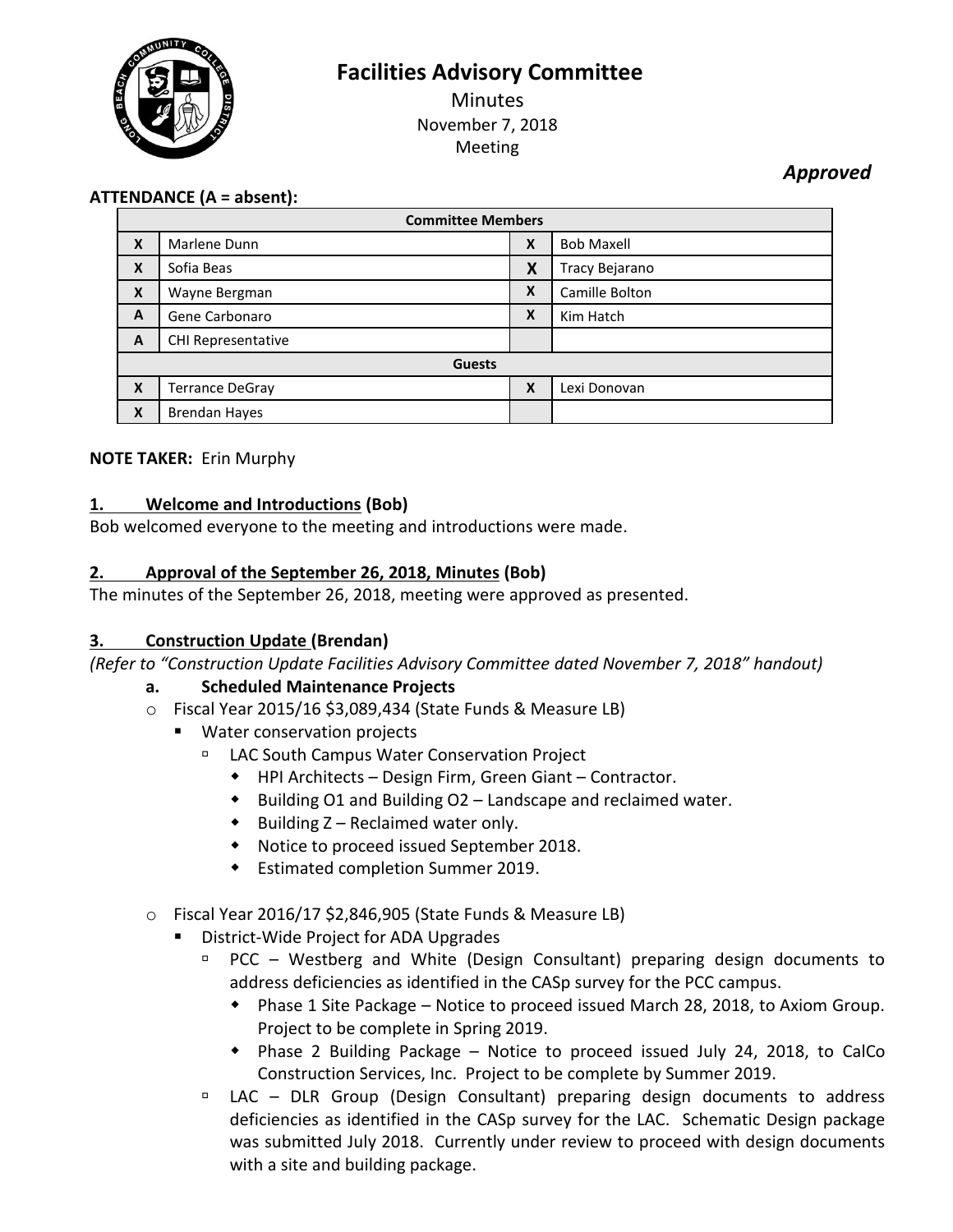- **Door Lockdown Project** 
	- <sup>D</sup> Phase I
	- □ Retrofitted doors in Buildings A, C, D, L, T, V, AA, BB, DD, EE, GG, and LL to allow for lockdown from within room – *Complete*
	- Phase II
		- PCC– Retrofit doors in Buildings HH, GG, CC, JJ, II and MM.
		- LAC– Retrofit doors in Buildings A, T, and CDC.
		- Notice to proceed issued to EJ Enterprises. Work to be complete by Fall 2018.
- $\circ$  Fiscal Year 2017/18 \$639,456 (State Funds Only)
	- **Project Facilities Proposals (PFP) Submitted on September 13, 2017**
	- **High Voltage Electrical Improvements** 
		- **BEP** Replacement of oil switch and transformer at Building G.
		- □ Replacement of oil switch at PCC main distribution.
		- **P2S Engineering (Design Consultant) preparing design documents.**
	- Lighting Inverter Replacement *Complete* 
		- Scope includes lighting inverter replacement at LAC Building T and PCC Building JJ.
- $\circ$  Fiscal Year 2018-19 \$472,595 (State Funds Only)
	- Facilities portion of State supported Scheduled Maintenance funding will be utilized for Instructional Equipment.
	- No Scheduled Maintenance projects from state funding for fiscal year 2018/19.

# **District Wide Energy Projects**

- o Prop 39 Years 3, 4 & 5 2015-18 Projects \$1,878,957
	- **EXTED Lighting Retrofits, Buildings T, HH, and O-2** 
		- □ Approximately 207,140 kWh/yr. in energy savings and \$30,263 in cost savings.
		- □ Notice to Proceed issued to Baker Electric in June 2017.
		- □ Buildings O-2, T, and HH are 98% complete.
- o Prop 39 Years 5A 2018 Project \$360,000
	- LAC Parking Light LED Retrofits and PCC Parking Lot 6
		- Design proposal under review.
- o Integrated Energy Master Plan (IEMP)
	- **DLR Group was selected to create the IEMP.**
	- **IEMP to include a clear path towards compliance with the Governor's Executive Orders** and achieve a District-Wide Net Zero Goal.
	- **IEMP** will be integrated with the 2041 Facilities Master Plan and future designs, as well as with District Design Standards.
	- Assessment and Planning Services—Central Plant/Building load analysis.
	- **Design recommendations**
	- On-site energy generation
	- **Water Management**
	- Project started Summer 2017, completion Summer 2018. Presentation to the Board of Trustees on November 13, 2018.
	- $\blacksquare$  Total project budget = \$249,789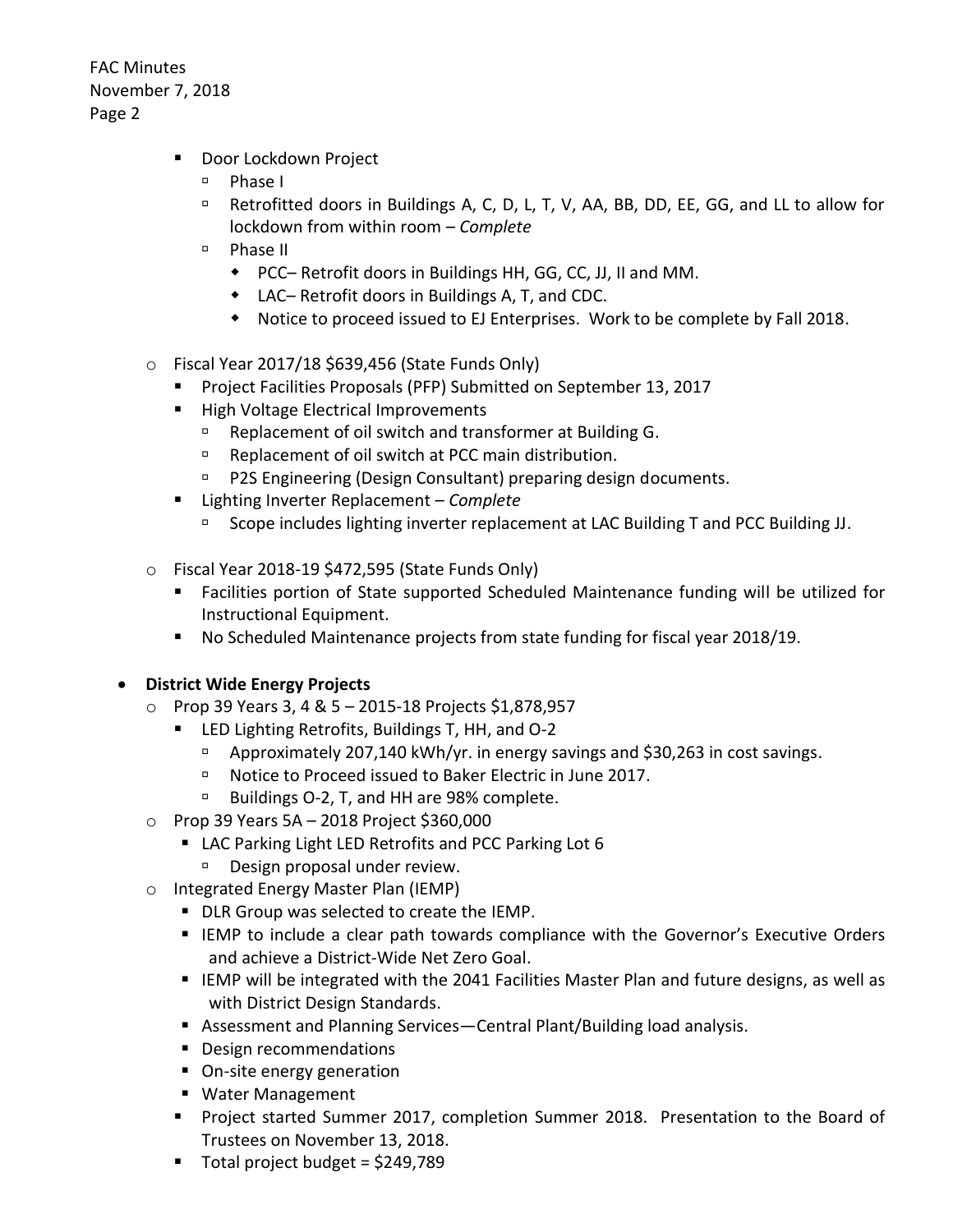- $\triangleright$  Kim initiated discussion regarding adding visible electrical charging stations for vehicles, noting the current limited number of mobile, solar-powered charging stations. Marlene responded that the solar-powered charging stations were provided at no cost for five years, and she reported that the District is planning to add permanent charging stations at more campus locations. However, she noted that charging powered by the District's electrical grid cannot be provided at no cost because it would constitute a gift of public funds. Terrance estimated that an additional 35-55 charging stations were anticipated for LAC in the near future. Kim inquired about the timeline, and Marlene responded that draft amendments to the Board Policy were anticipated to be approved by Summer 2019, which would be the first step. She added that charging stations were integrated into the PCC parking structure project currently in design. In regard to locations such as parking lots E, F, G, or H, Marlene noted that there might be challenges to provide electricity to certain areas, so careful review of potential locations would be needed. In regard to funding the cost to charge vehicles, Wayne suggested that one option might be to increase the cost of parking permits, and Marlene commented that LBCC and Cerritos College have the lowest parking pass fees among community colleges in the region. Wayne offered ASB's assistance with surveying students and assisting with communications to students once the District was ready to move forward. Kim offered to meet with Marlene to discuss the District's sustainability efforts at greater length.
- $\circ$  Marlene concluded discussion of the IEMP by noting that it was the first of its kind in California and that LBCC was considered a national leader for developing the plan.

#### **3.b. Campus Improvement Projects**

- o Facility Advisory Committee Approved 11/8/17
	- Building Q Installation of glue down ceiling tiles for Q113 (\$13,000) *Complete*
	- Building MM HVAC upgrade (\$65,000) *Complete*
	- Building EE Room 108 upgrade (\$50,000) *Complete*
	- Building HH Shade structure installation (\$20,000)
		- Notice to Proceed issued to TSK Architects in July 2018. Currently in design. Plans delivered to Division of the State Architect (DSA) on November 6; partial approval granted. Marlene added that the DSA requested that some portions be constructed of more permanent material than fabric, which may increase the cost for additional design and more expensive materials.
	- $\triangleright$  Kim inquired about the removal of six seats in the front row of the Planetarium to create additional ADA-accessible space. He shared that a student who uses a wheelchair preferred not to use the front row because of neck strain when viewing the astronomical projections. Brendan replied that ADA improvements are based on strict percentages and the width required for wheelchair access and maneuvering, as well as the number of seats.
- o Facility Advisory Committee Approved 2/14/18
	- District-wide Siemens integration to Simplex Truesite Workstation (\$125,000) <sup>n</sup> Quotes obtained; pending purchase order to begin work.
	- Building R Carpet square replacement (\$50,000) *Complete*
	- EE-109 and L-254 Installation of black-out shades (\$3,000) *Complete*
	- EE-108 Carpet installation (\$15,000) *Complete*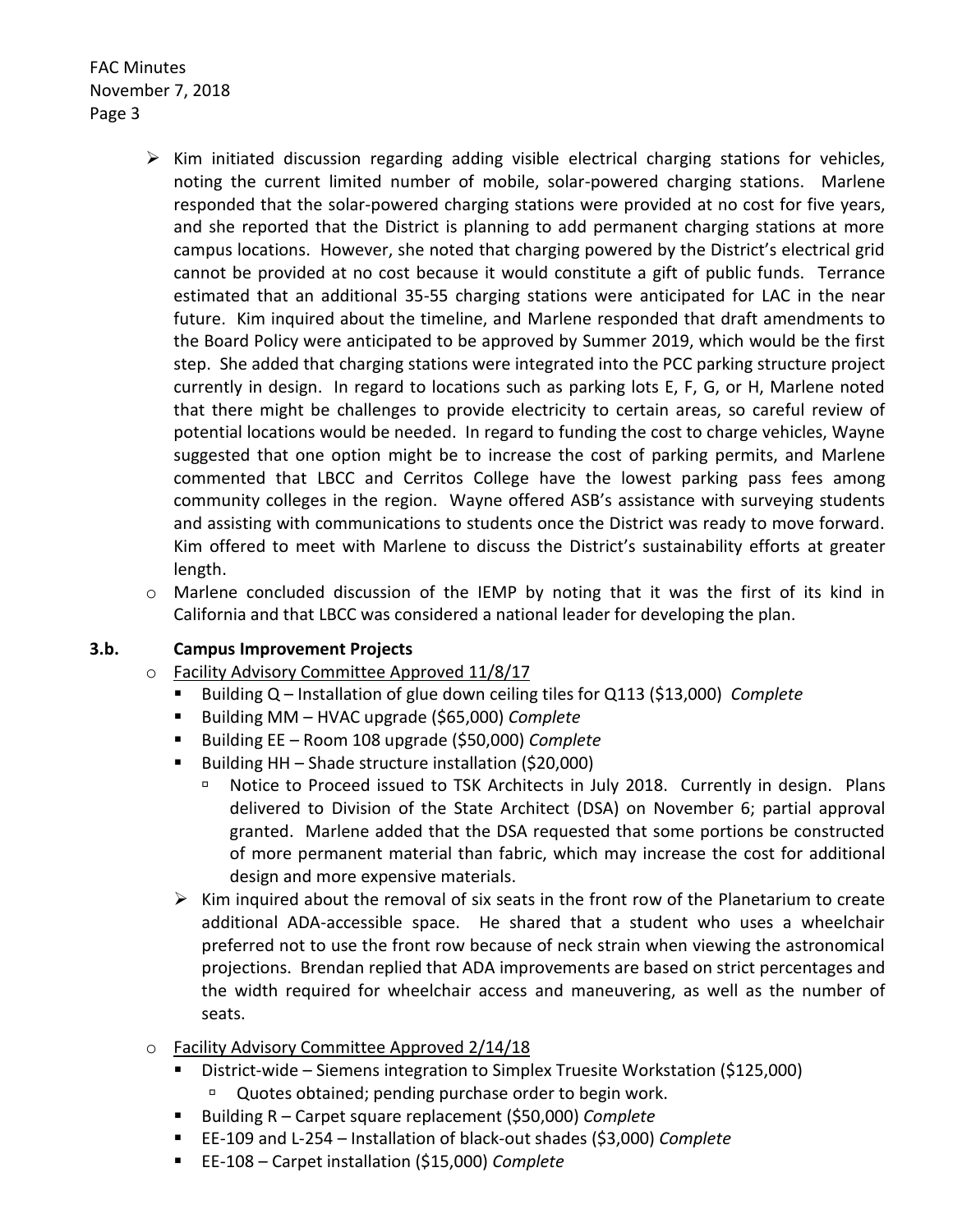### **3.b. Campus Improvement Projects (continued)**

- o Facility Advisory Committee New Requests 4/25/18
	- Building A Bulletproof glass windows for enrollment services (\$150,000) As reported at FAC on September 26, 2018, the project will not be moving forward.
	- $\triangleright$  In response to a question from Tracy, Marlene explained that bulletproof glass is currently only in the Cashier's office because that office handles cash. Upon further examination, no data supported the need to install bulletproof glass, which would also make student engagement more difficult.
	- District-wide CalSense irrigation upgrade (\$40,000)
		- **EXECUTE:** Requesting a proposal.
	- Buildings Q/R Scoreboard upgrade (\$350,000)
		- Proposals received and under review.
	- Parking Structure Oil coolers for elevators in mechanical room (\$20,000).
		- Currently soliciting proposals for the infrastructure related to this project.
- o Facility Advisory Committee New Requests 9/26/18
	- LAC Baseball Field New Poles and Netting (\$140,000)
		- Soliciting proposals from contractors.
	- LAC Building A Welcome Center, Veteran Services, and other Student Support Services Programs (\$160,000)
		- Initial User meetings scheduled to prepare bid proposal package.
	- $\triangleright$  Wayne inquired about the plans for Veterans Services. Marlene responded that the office would be moving to the A building permanently and that office moves would be phased over the next several months to minimize disruption for students, with estimated completion by Summer 2019. Wayne asked about Veteran students at PCC and whether there were plans to provide services at that campus. He noted that the first year is the hardest for veterans, and that attracting veterans is a strategy to increase FTES. Wayne also noted that veterans are named in the 2016 Measure LB Bond and had supported the efforts to pass the bond measure.
	- Building GG Enrollment and Counseling Services (\$65,000)
- o Facility Advisory Committee New Requests 11/7/18
	- LAC and PCC Marquee Sign Display Replacement (\$154,000)
	- **LAC Building E Valhalla Room (\$45,000)**
	- LAC Building L Student Technology Help Desk (\$7,200)
	- PCC Building LL Relocate Electrical Boxes to Remove Trip Hazard (\$4,500)
	- $\triangleright$  Sofia inquired about plans for the area formerly used by Assessment in Building LL, and Marlene responded that Dr. Muñoz is considering where best to locate student-serving offices to help students navigate the spaces on campuses most easily.
	- $\triangleright$  Bob noted that the projects would total \$211,100, and Kim confirmed with Marlene that funds come from the Measure LB Bond.
- **The Campus Improvement Projects requested for November 7, 2018, were approved as presented.**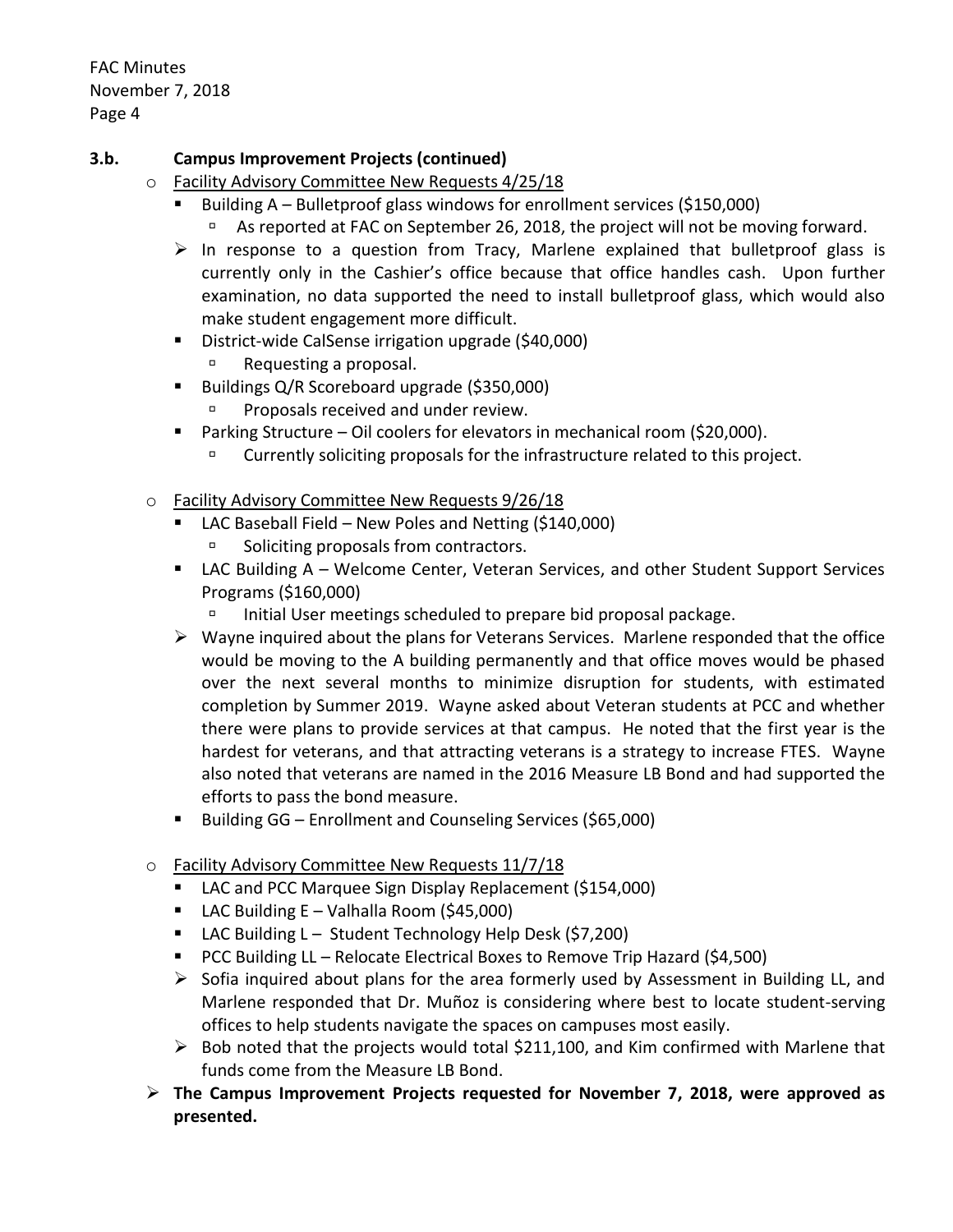### **Current Construction Projects**

- o **LAC Building D 1 st and 2nd Floors – Science Labs (Measure E)**
	- MSP Architects Design Firm, Soltek Pacific Construction Contractor
	- **Renovate 16,000 square feet of 1st floor and 2,573 square feet of 2<sup>nd</sup> floor for new Science** Labs.
	- **Project started September 2016, new estimated construction completion Fall 2018.**
	- **EXEC 2.5 IDCC issued termination letter on 5/22/17 to TB Penick & Sons. Finalized agreement with** Western Surety Company to move project forward in November 2017. Soltek was issued Notice to Proceed on December 4, 2017.
	- Currently working on finish and completion items. First floor classrooms occupied in the Fall 2018. Second floor work to begin in Fall 2018 and complete in Spring 2019.
	- Total project budget =  $$14,635,024$
- $\triangleright$  Kim asked whether Astronomy would be able to store telescopes and optical equipment in D-149 as discussed in the planning stages. Marlene recommended contacting Dean Paul Creason, as the offices would revert to faculty in January 2019 once construction was completed. Following up on discussion at the September 26, 2018, FAC meeting, Terrance reported that the elevator inspection is scheduled for November 14, 2018, whereupon construction on the south elevator could commence.

#### o **LAC Building P – English Studies (Measures E & LB)**

- Steinberg Architects Design Firm, A&B Construction Contractor
- Occupants moved to swing space in Buildings M and N.
- **Project will address ADA, classrooms, offices, and MEP systems.**
- **EXECUTE:** Currently working on finish items and Commissioning activities.
- **Construction started February 2017, estimated completion Spring 2019.**
- Ribbon-cutting Event Save the Date on March 14, 2019, at 10:00 a.m.
- $\blacksquare$  Total project budget = \$11,015,941
- $\triangleright$  Tracy asked whether classes would be in session in Building P in the Spring, and Marlene affirmed that Building P would be in use and also providing swing space for Building M construction.

#### o **LAC Building J – Auditorium (Measures E & LB)**

- SVA Architects Design Firm, Novus Construction Contractor
- Renovate 37,878 GSF Auditorium, originally built in 1956.
- Adding 14,119 GSF onto northwest corner for additional classrooms, offices, storage, and elevator.
- **Upgrading structural, accessibility, and fire/life/safety to current codes.**
- Currently working on structural upgrades and MEP infrastructure.
- Notice to Proceed issued on January 16, 2018.
- **Estimated completion Fall 2019.**
- $\blacksquare$  Total project budget = \$29,021,602
- Camille asked if the Auditorium would be available in August 2019 for College Day, and Marlene responded that it would not be available for College Day until 2020.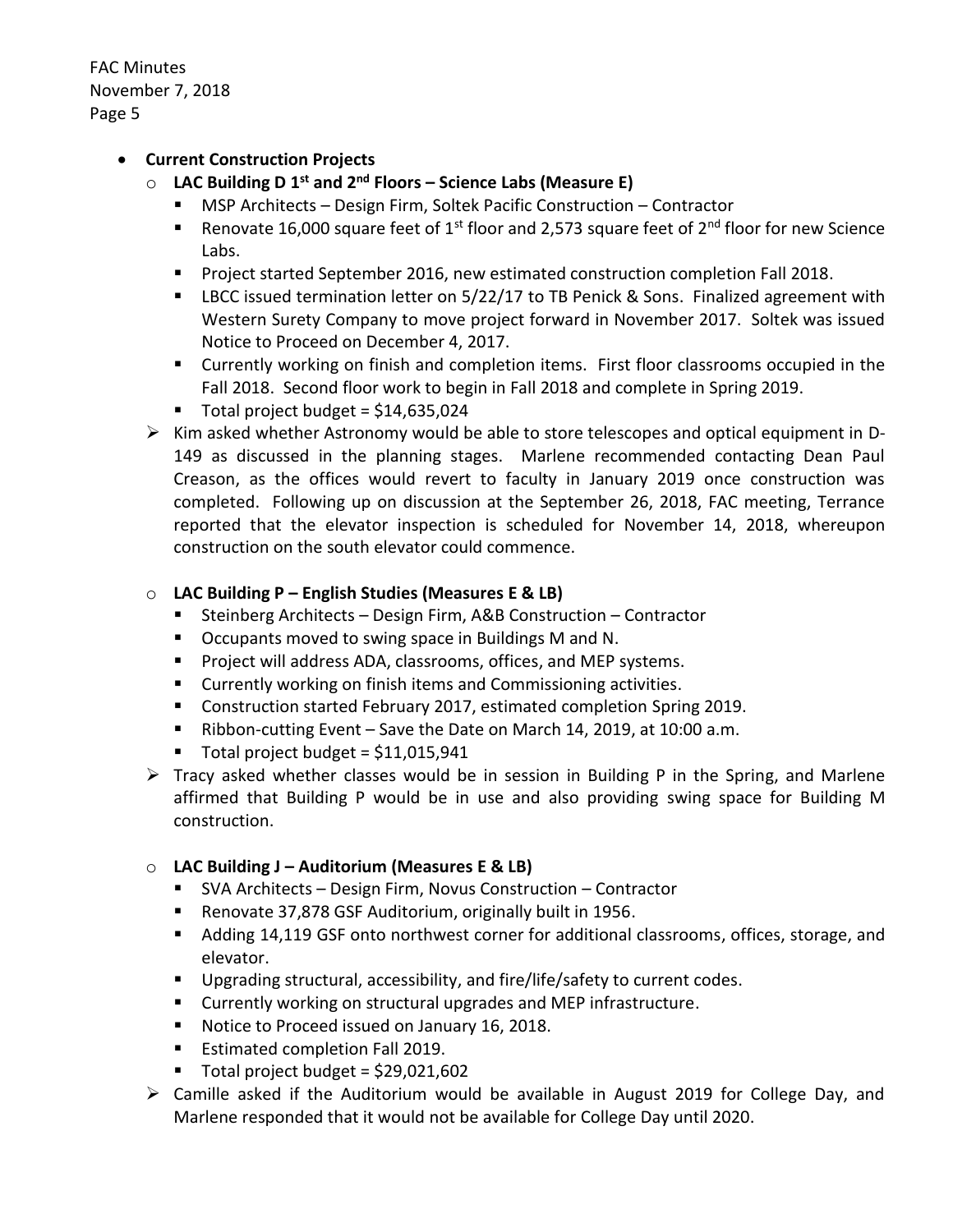#### **Current Design Projects**

- o **LAC Kinesiology Labs and Aquatic Center (KLAC) (Measures E & LB)**
	- Design contract awarded to Westberg and White, Spring 2017.
	- Design for renovation of Outdoor Kinesiology Labs, which includes a softball field, soccer fields, sand volleyball courts, tennis courts, and associated support facilities and infrastructure.
	- Design also includes construction of a new Aquatic Center, which includes 50-meter pool and support building of approximately 15,000 sq. ft. to provide showers, locker rooms, storage, pool equipment, and office spaces. Addressed ADA access issues, lighting, and parking.
	- **EXECUTE:** Currently in Construction Document Design phase.
	- Anticipated construction start Spring 2019.
	- $\blacksquare$  Total project budget = \$44,238,099

## o **LAC Building M – Multi-Disciplinary Classroom (Measures E & LB & Prop. 51 State Funding)**

- **First State funded project utilizing the Design-Build delivery method.**
- C.W. Driver, Inc., to be the Design-Build entity.
- **Project requires demolition of the existing Buildings M and N.**
- New construction of a 3-story building of 81,970 GSF to include classrooms and offices.
- This building will house Language Arts, Foreign Language, and Computer and Office Studies (COS).
- **Preliminary document package submitted to State Chancellor's office for approval on** March 1, 2018.
- Anticipated construction start Fall 2019, construction completion Fall 2022.
- $\blacksquare$  Total project budget = \$70,096,798 (State funded = \$27,760,000)

### o **LAC Building X – Central Plant Expansion (Measure LB)**

- **P2S Engineering selected to prepare design documents.**
- Project will consist of expanding the capacity of the existing Central Plant to accommodate upcoming growth shown in the 2041 Facilities Master Plan.
- Currently in Construction Document Design phase. DSA Submittal in December 2018.
- Anticipated construction start Fall 2019, construction completion Spring 2020.
- Total project budget =  $$6,190,506$

### o **PCC Building MM – Construction Phase I (Measures E & LB & Prop. 51 State Funding)**

- State budget approved funding for Working Plans only during fiscal year 18/19. State Chancellor's office approved preliminary plans in August 2018.
- HPI Architecture selected to prepare design documents.
- **Project will consist of renovating West Wing of MM which houses the HVAC and** Carpentry departments. Project will include demolishing the former Alternative Fuels section.
- **E** Currently in Construction Document design phase.
- Anticipated construction start Fall 2019, construction completion Fall 2020.
- Total project budget = \$17,665,877 (State funded = \$7,096,729)